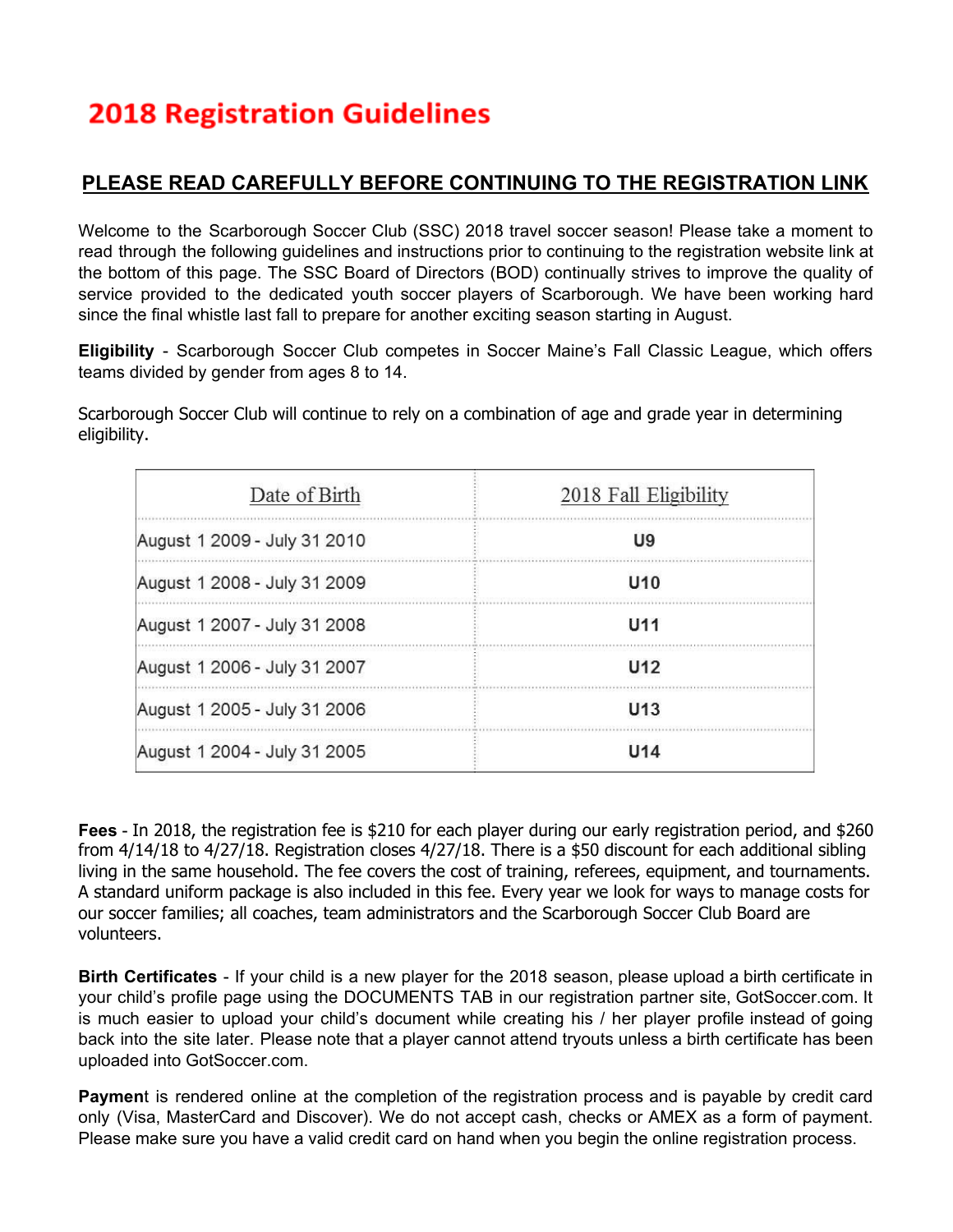**Refund Policy** - A refund may be requested in writing prior to May 31, 2018 and will be provided less a \$50.00 administration fee.After this date, no refunds will be granted for withdrawal from the soccer program.

**Player Development Mission** - Scarborough Soccer Club is committed to providing a fun and competitive youth soccer playing experience, focused on player development. Our objective is to get the most out of each member of the club and help them develop to the best of their potential. The objective is not "team development" and is not "win at all costs". Winning will come through the development of fundamentally sound, mentally strong, skillful and committed soccer players.

Accordingly, SSC places far less emphasis on winning at younger age groups. This philosophy is in alignment with that of Soccer Maine, where all games played at the U11 level and below are non results oriented. Scores are not posted and there are no end of season playoffs. Our policies regarding player attraction, team selection and cuts, and games and opponents are all reflective of this philosophy. Our coaches are expected to embrace this philosophy, and focus energies on skills development and fun.

At the U12 level and above, the club's primary focus remains skill development but we begin to use state competitions as a measure of progress and development. Accordingly, players are often segmented by ability to allow coaches to train players of like skills and proficiency in the fundamentals and tactics appropriate for their current level of development. This segmentation of players is evaluated annually at the tryout process, as some players progress faster than others. Competitive age groups may have teams divided equally when the caliber of registered players warrants such team selection. This determination is made based on tryout results and discussions between the SSC selection committee and potential coaches. Our club will foster a system that promotes advancement of players based upon merit, and rewards hard work and player development. Overall, this approach builds an incentive system for players to improve their skills and develop as a complete player.

**Selection Process** - Scarborough Soccer Club is not for everyone. In situations where a player's skills are significantly lacking, there are legitimate safety concerns or a player exhibits behavioral issues that detract from the ability of others to learn the game of soccer, the SSC has the latitude to cut these players from the program. As a general rule, we are less inclined to do this at the younger age groups where many kids are still developing fundamental skills, including social skills, and more likely to do this at older age groups once development has been assessed and a track record of ability and effort has been determined. However, it is our objective to be an inclusive club and promote soccer to as many players as can reasonably be accommodated. In the event that a child is not offered a roster or training spot, a full refund will be provided.

**Player Commitment** - Since the above philosophy will limit the number of players on each roster, it is important for all players and parents to understand the level of commitment required in deciding if participation in travel soccer is best for them. In addition to practices, **players and parents must be willing to commit to attending all league games, tournaments, year end festivals and playoffs as well as any additional "friendlies" that are scheduled.** Players should not be committing to other soccer programs or overlapping activities that will prevent them from making this commitment. The BOD must assure that a player being placed on a SSC travel team from which others could potentially be cut will not leave the team shorthanded or keep someone else from having the travel club experience. Please make sure you can make this commitment prior to registering.

We encourage our players to participate at the highest level that they can attain. In some situations, participation in travel soccer is not going to be the **best level of soccer** for player development and growth of the more skilled players in each age group. We have identified the club's strengths and limitations and support other programs that can offer a higher level of competition for those qualified.

**Tryouts and Team Selection** - Since there is the possibility of players not being selected for the travel program, the SSC feels it is important to have a thorough and comprehensive selection process. There are two evaluations for competitive age groups. All players will be required to **attend both sessions** and